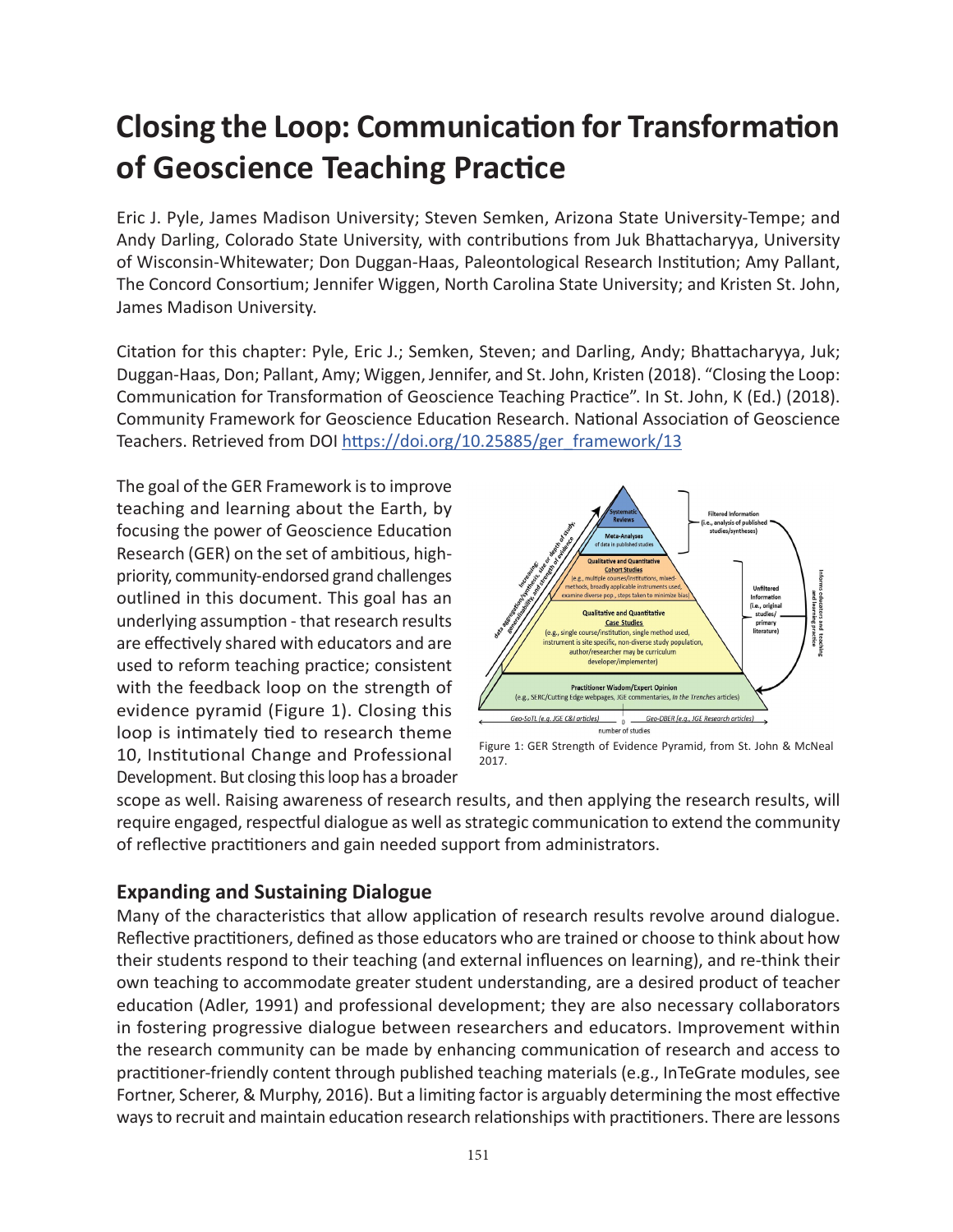to be learned from K-12 and free-choice (informal) learning settings about the challenges and successes of such dialogue. Situated in a free-choice learning context, an example is found in the Trail of Time Exhibition at the Grand Canyon (Karlstrom et al., 2008; Crow et al., 2011; Frus, 2011), which provides a dramatic opportunity for Park Rangers and informed visitors to interact with research-informed display materials and interested visitors. In the Trail of Time example, Rangers are the practitioners who have interacted with education researchers and geoscientists to maintain an exhibition visited by millions of people each year. Further, the practitioners' influential role in promoting diversity and continuation to higher education must not be overlooked (Bensimon, 2007). Promoting Earth science education nationwide is especially relevant to Earth science literacy among the general population because of a lack of K-12 Earth science teaching practitioners in the U.S., where around 7% of high schools offer such a subject (Lewis & Baker, 2010).

Dagenais et al. (2012) provide a review of educational studies that inquire about how educational research is viewed and implemented in international K-12 education via thorough a literature review of papers published between 1990 and 2010. Their analysis found that the "use of research-based information is hardly a significant part of the school-practice scenario. If such use occurs, it is mainly conceptual and research-based information is a source of inspiration to accommodate or modify the practitioners' frame of reference.... However, the literature reports a variety of factors that may affect the process of research use" (p. 296). These included several positive characteristics of communication between researchers and practitioners: (a) facilities for collaboration, (b) access to research and data, (c) collegial discussions, (d) collaboration with researchers, and (e) sustained collaboration (p. 297, Dagenais et al., 2012). With deeper investigation, it could be determined how and when these characteristics can facilitate or impede the necessary dialogue.

Dialogue between practitioners learning from researchers and researchers learning from practitioners is essential to achieve a shared goal of improving learning outcomes in people involved in any project seeking to inform the public on scientific process and findings. Practitioners from across all aspects of education can offer useful experience to improve understanding of learning, share with other practitioners, and provide information that can frame research questions (Adler, 1991; Wagner, 1997; Bensimon, 2007). Our vision also maintains the importance of practitioners (and administrators) being aware of, and responsive to, research as a discipline and implementing improvements in thinking and teaching that are derived from evidenced-based research results (see review by Dagenais et al., 2012).

#### **Recommended Strategies to Develop and Support Practitioner-Researcher Dialogue**

- 1. Develop and advertise moderated online forums in which K-16 and informal educators can post questions or directly talk to GER experts, and where GER experts can ask questions of educators. Or consider models, such as the K-12 [Research+Practice Collaboratory](http://researchandpractice.org/whyrp/), which is an online space to bring educators and researchers together to "develop more equitable relationships between research and practice' and innovations for STEM teaching and learning.
- 2. Expand and maintain face-to-face researcher-practitioner forums at geoscience and scienceeducation conferences. These forums could be thematic, (e.g., selecting themes or more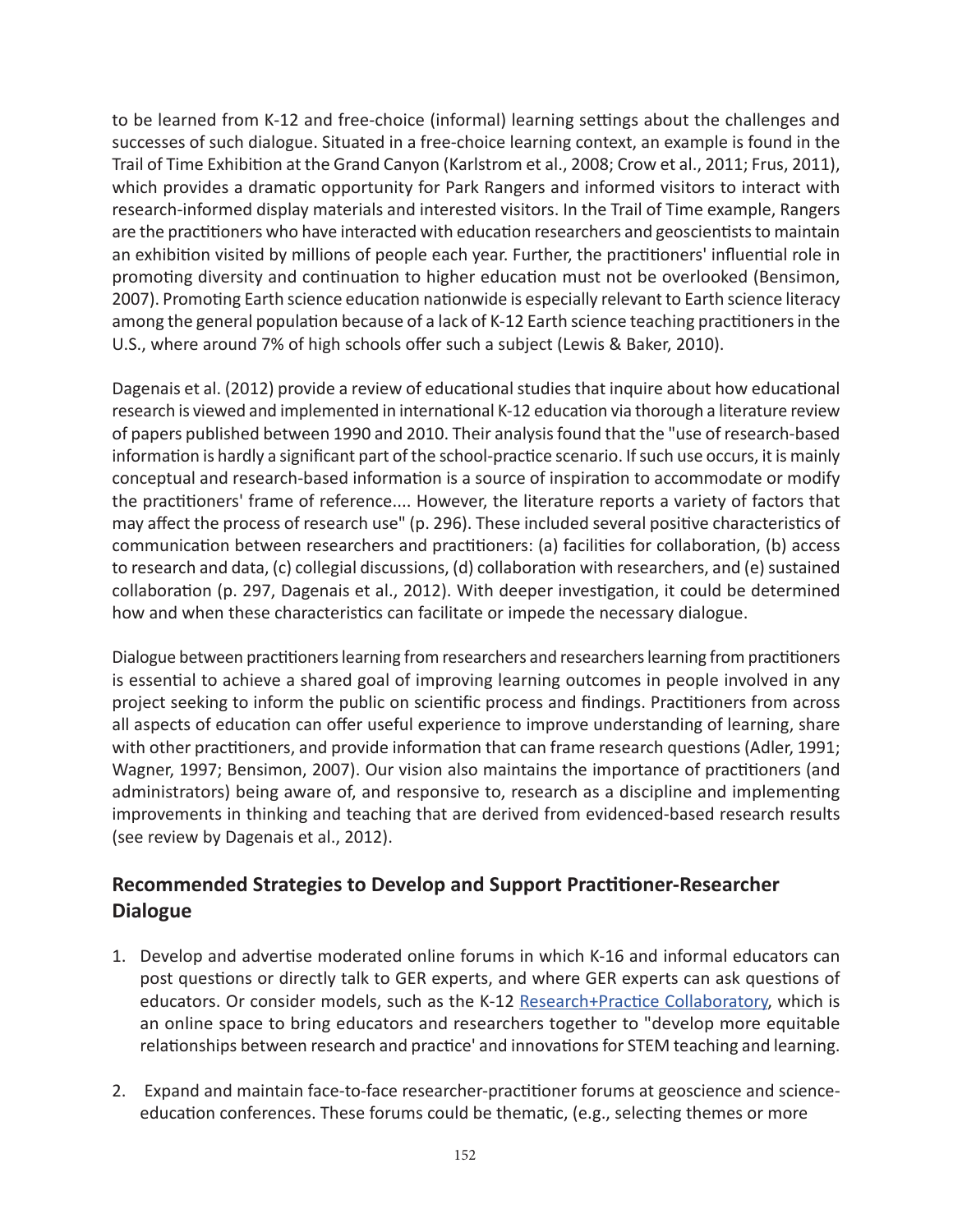narrow grand challenges from this Framework each year) and follow a similar format as that of the [Geoscience Education Research and Practice Forum](https://serc.carleton.edu/earth_rendezvous/2017/program/ger/index.html) at the 2017 Earth Educators' Rendezvous (EER) or the [Moving from Learning Opportunities to Learning Pathways Forum](https://serc.carleton.edu/earth_rendezvous/2017/program/ger/index.html) at the 2018 EER.

- 3. Encourage practitioner participation as co-developers of new knowledge through SoTL and DBER, especially for local-scale research. This might include local field trips to landscapes or outcrops that are accessible to area schools where researchers collaborate with practitioners to produce research products relevant to practitioners. For example it may focus on misconceptions and the placement of these experiences within a learning progression, or on affect and metacognition.
- 4. Incorporate modestly greater DBER experiences, in subjects of interest or in greatest need, in faculty professional development and teacher preparation programs, so that the dialogue between practitioners and researchers can be initiated more readily.
- 5. Discuss curriculum with state-level departments of education and local school boards and teacher groups. Approach administrators and teachers with an emphasis on supporting connections between teaching, geoscience education research results, and school standards.

#### **Dissemination and Marketing**

Better tested, more effective, and targeted dissemination techniques are necessary to share findings of GER with, and encourage adoption of best practices by, the greater community of geoscience educators and program administrators as well as interested educators in allied disciplines. Compiled across education, Dagenais et al. (2012) report several communication factors that generally contributed to people choosing to use research findings: (1) timely access to research, (2) results communicated in a way that is easy to understand and implement, (3) research foci that are connected to school and classroom context, and (4) a perception that some aspect of the research is relevant (p. 297, Dagenais et al., 2012). These findings help show the important of communicating the relevance and value of the research to the target audiences. Communication and marketing research can help geoscience education researchers make more effective use of in-person (e.g., conferences, colloquia, field trips), print (e.g., journals and news magazines), and online and virtual (e.g., social media, webinars, blogs, list serves, websites, virtual reality) modalities of dissemination.

#### **Recommended Strategies for Expanding Communication to Target Audiences**

- 1. Apply research on effective mass marketing techniques including advertising and social media (e.g., Newsome, 2006; Goske et al., 2008; Bohon et al., 2013) to reach the broader geoscience community.
- 2. Include science communication training with professional development opportunities online and at professional conferences to science education researchers, both discipline-specific (e.g., Geological Society of America, American Geophysical Union) and interdisciplinary (e.g., American Association for the Advancement of Science; American Education Research Association, Educational Research Association; National Association for Research in Science Teaching).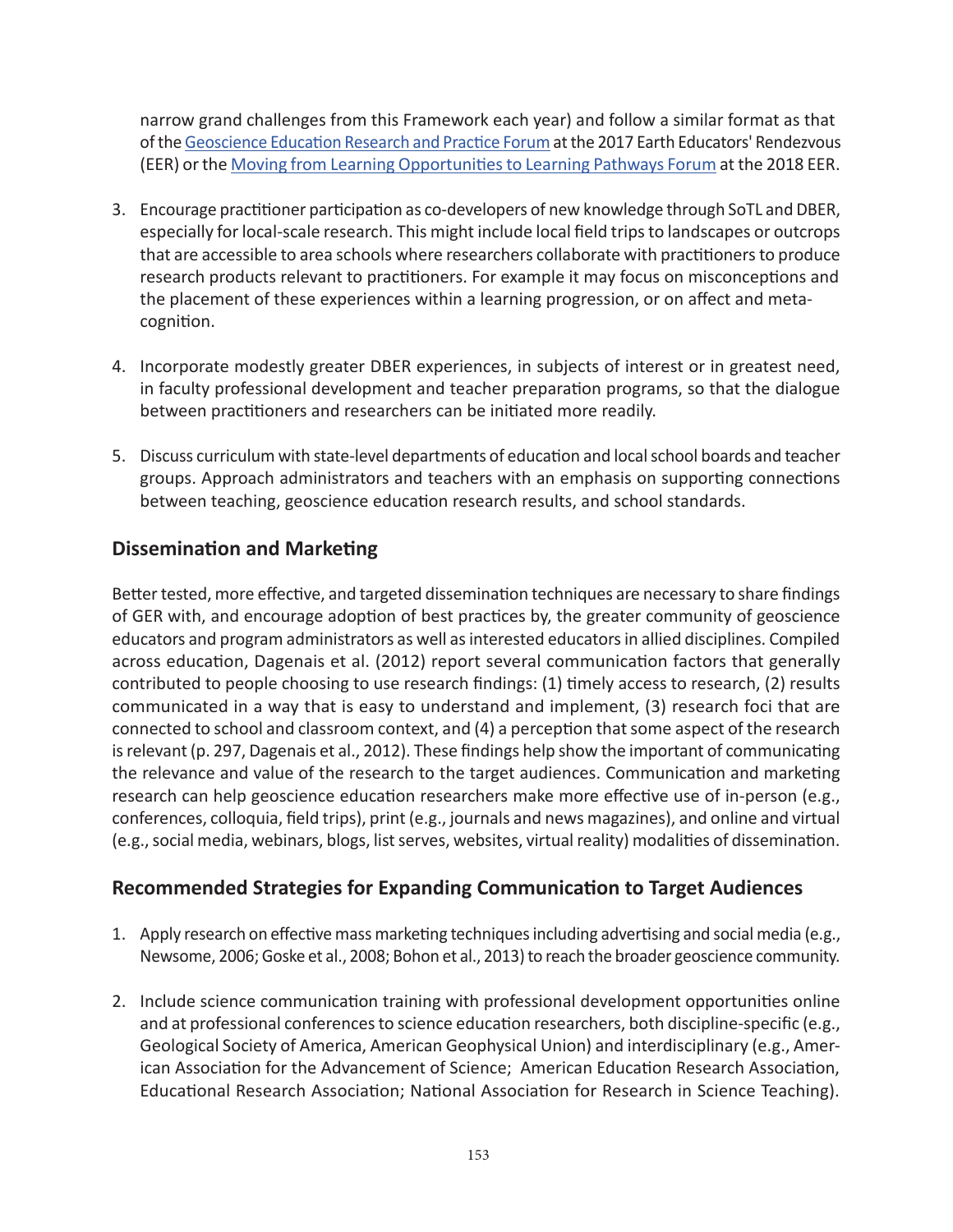- 3. Publish findings and practices in journals that accept geoscience-education papers and also reach into the broader geoscience community, such as *Geosphere and Geological Society of America Bulletin*.
- 4. Publish findings and practices in disciplinary science-education journals in other fields, such as *CBE-Life Sciences Education* and the *Journal of Chemical Education*.
- 5. Publish findings and practices in interdisciplinary science-education journals such as *Science Education, Journal of Research in Science Teaching, International Journal of Science Education, and Journal of College Science Teaching.*
- 6. Target graduate students and postdoctoral fellows, as well as faculty, for dissemination of relevant research findings and best practices in geoscience education, as has been effectively done by in-person and online means by the On The Cutting Edge and InTeGrate programs.
- 7. Disseminate effective arguments for incentivizing research and publication in geoscience education (SoTL and GER alike) for academic promotion and tenure at a wide range of institutions.
- 8. Improve access to education research, possibly by supporting publication in open-access journals or by advocating for ways that K-12 and informal educators can gain better access to journal articles if they are not associated with institutional subscriptions.
- 9. Create translations of research for educators to reduce the gap in language barriers, such as ensuring that GER abstracts (and papers) include sections that address the implications for teaching, or by providing a second abstract or summary specifically for educators that explains the practical uses of the article. These abstracts can be published directly in conjunction with research articles, or summarized in a "practitioner's annotated bibliography" to be disseminated through practitioner journals (i.e., In the Trenches) or through the NSTA Learning Center. This latter platform reaches a broad audience of science teaching methods instructors, who influence the development of new teachers, as well as interface with science content faculty. This could be produced on an annual or biennial basis, and include guest contributing teams of geoscience researchers and geoscience teachers.

### **References**

Adler, S. (1991). The reflective practitioner and the curriculum of teacher education. *Journal of Education for Teaching*, 17(2), 139-150.

Bensimon, E. M. (2007). The underestimated significance of practitioner knowledge in the scholarship on student success. *The Review of Higher Education*, 30(4), 441-469.

Bohon, W., Robinson, S., Arrowsmith, R., & Semken, S. (2013). Building an effective social media strategy for science programs. *Eos*, Transactions, American Geophysical Union, 94(27), 237-244.

Crow, R., Karlstrom, K., Crossey, L., Semken, S., Perry, D., Williams, M., & Bryan, J. (2011). It's about